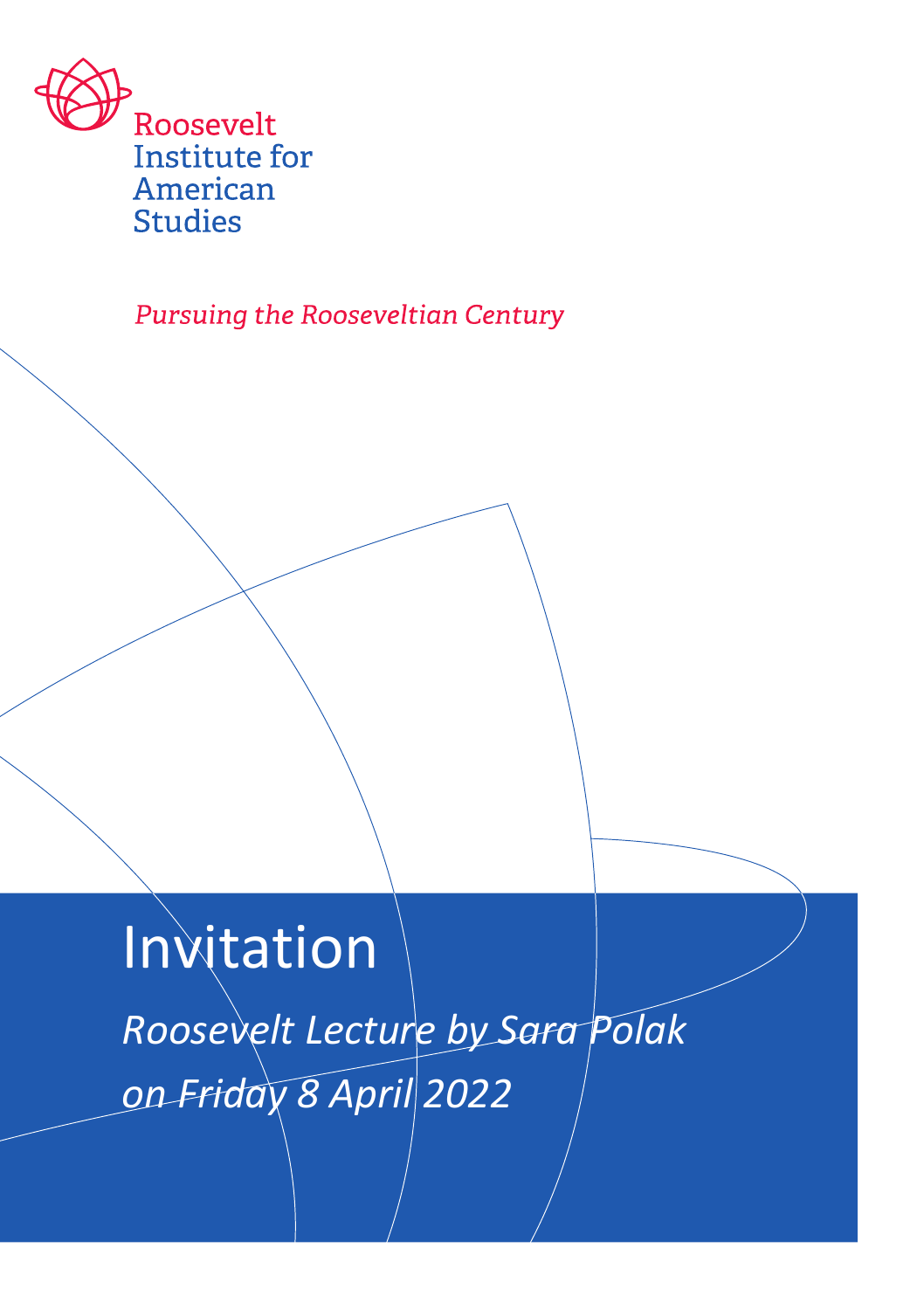

Sara Polak is a university lecturer of American studies and English literary studies at Leiden University.

Her research focus is on the cultural and media politics of imagemaking and memory-making of US presidents, and on presidents and their use of media in a broad sense.

She was a visiting fellow at Yale University and a recipient of an NWO Rubicon postdoctoral grant. She is currently working on an NWO project titled "Playing Politics: Media Platforms Making Worlds."

Sara Polak is the author of the new book *FDR in American Memory – Roosevelt and the Making of an Icon*, just published with Johns Hopkins University Press in 2021, and upon which her Roosevelt lecture will be based.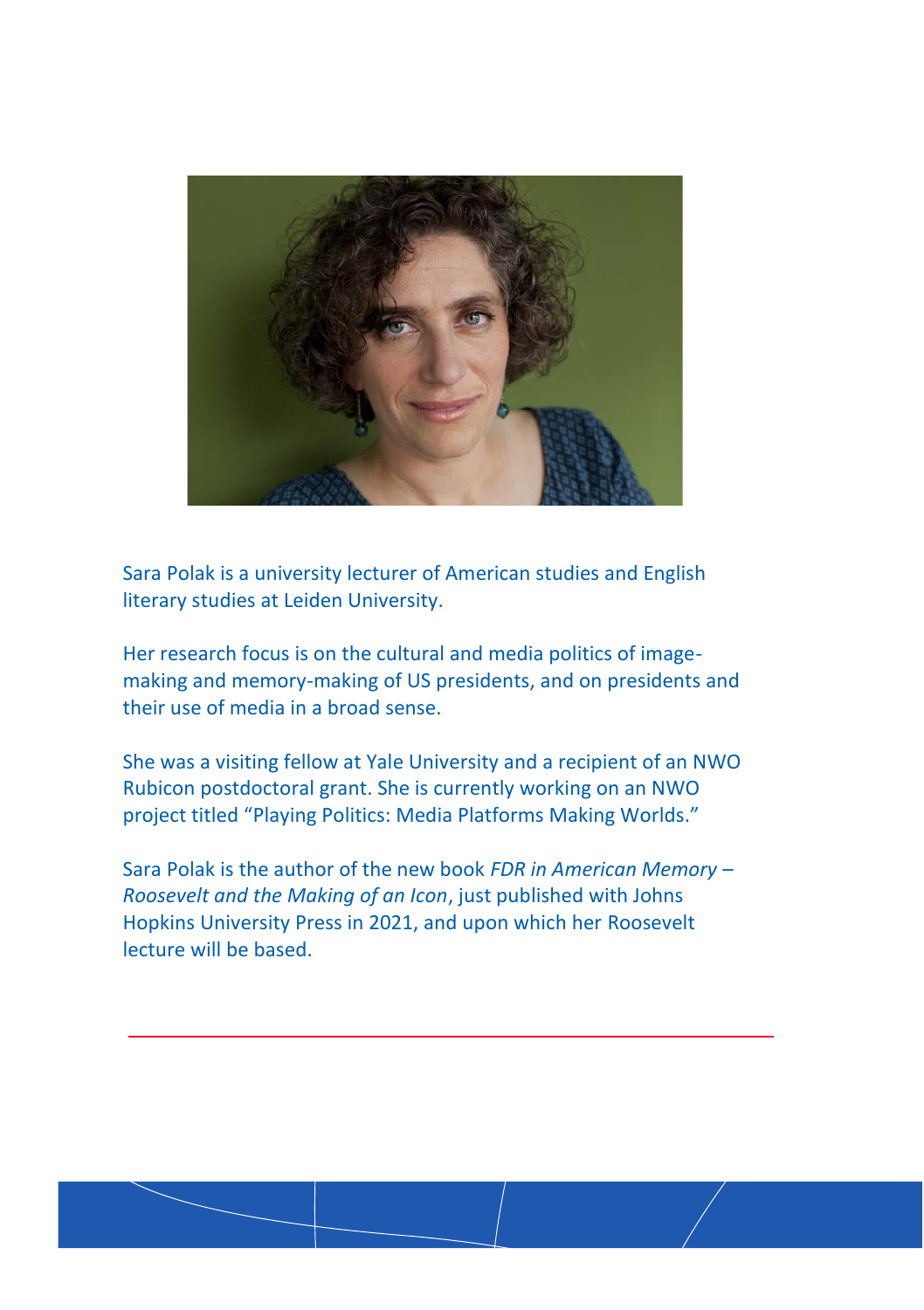## **FRANKLIN D. ROOSEVELT IN AMERICAN MEMORY**

**LECTURER** Dr. Sara Polak **DATE** Friday 8 April 2022 at 4:00 pm LOCATION Filmzaal (Auditorium) Provinciehuis, Abdij 9, 4331 BK Middelburg

In polls of historians and political scientists, Franklin Delano Roosevelt consistently ranks among the top three American presidents. Roosevelt enjoyed an enormous political and cultural reach, one that stretched past his presidency and across the world. A grand narrative of Roosevelt's crucial role in the twentieth century persists: the notion that American ideology, embodied by FDR, overcame the Depression and won World War II, while fascism, communism, and imperialism—and their ignoble figureheads—fought one another to death in Europe. This grand narrative is flawed and problematic, legitimizing the United States's cultural, diplomatic, and military role in the world order, but it has meant that FDR continues to loom large in American culture.

Based on her new book*, FDR in American Memory*, Sara Polak analyzes in this lecture Roosevelt's construction as a cultural icon in American memory from two perspectives. First, she examines him as a historical leader, one who carefully and intentionally built his public image. Second, Polak looks at portrayals and negotiations of the FDR icon in cultural memory from the vantage point of the early twenty-first century, arguing that he deliberately positioned himself in such a way as to allow almost any narrative to adopt him as a relevant historical example, even down to the present day.

To attend the program, please register (preferably **before 31 March 2022**) via the following registration link:

<https://bit.ly/3Gr6ccK>